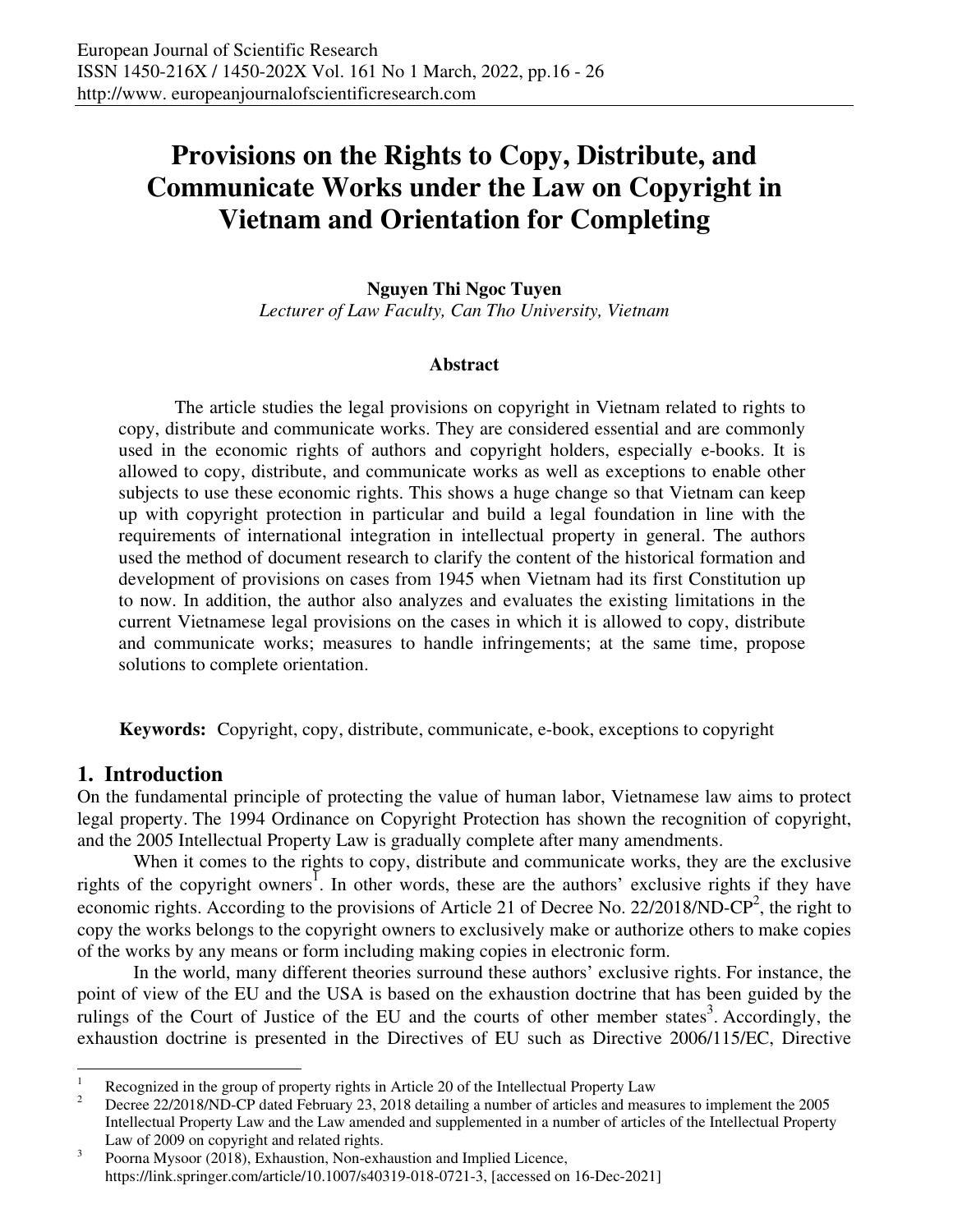#### Provisions on the Rights to Copy, Distribute, and Communicate Works under the Law on Copyright in Vietnam and Orientation for Completing 17

2001/29/EC, Directive 1996/09/EC, etc. The exhaustion doctrine means that copyright owners will forfeit their exclusive rights when distributing originals or copies of protected works through legal contracts put into circulation by their consent or by any other authorized persons (through sale or any other transfer of ownership). Besides, Péter Mezei (2015) presented a new "New copy theory" theory to further protect copyrights of works in digital environments and media networks. Accordingly, the point of view is that the exhaustion doctrine applies only to the right of distribution, hence not to the right of reproduction. However, the copyright laws of the EU (and most member states) allow reproduction for private purposes, and it is also acceptable under fair use theory. In other words, under the exhaustion doctrine, the legal purchasers of the protected subjects can only resell the "specific copy" they own. Hence, creating a "new copy" may lead to the exclusion of that doctrine's applicability. Therefore, the rights to copy, distribute and communicate works in digital environments are so essential that every country must specify the theoretical direction to apply. These are fundamental economic rights and significantly greatly affect the rights of right holders in using and exploiting these, especially for works such as e-books. The communication can be originated from the author. Self-publishing, distribution, and self-applying of effective technological measures ensure copyright rights. Or there is a publisher through an agreement with the author to act as a bridge to communicate works like e-books to the public as a printed book needs a traditional publisher. In addition, intermediary service providers set up a system to check, monitor, and process information entered, stored, and communicated on the internet, the telecommunication network, to prevent violations of copyright and related rights<sup>4</sup>. All of the issues are considered to have a clear view in the development and application of appropriate legal requirements. Vietnam is also trying to build a culture of copyright protection.

The article focuses on clarifying two research questions: how Vietnam has regulated the use of the rights to copy, distribute, and communicate works. Besides, the article presents what Vietnam should do to continue to improve the legal provisions for the best protection of the rights to copy, distribute and disseminate works against infringements.

### **2. The Process of Formation and Development of Provisions on the Rights to Copy, Distribute and Communicate Works in Vietnam**

Among the property types prescribed in Vietnamese law, intellectual property rights are more difficult to access than others due to their intangibility. Therefore, their use and exploitation have also received the attention of the Vietnamese State quite early, especially in terms of copyright. Above all, the use of the rights to copy, distribute, and communicate works is particularly paid attention to in the law on intellectual property and related legal documents such as the Law on Information Technology, Law on Publication, and documents on the network environment, etc. All of these will be seen in the timeline from recognizing the value of intellectual labor in the 1945 period and the first Constitution in 1946 to the present.

#### **2.1. The Period from 1945 to 1986**

The 1945 period was marked by the birth of the Democratic Republic of Vietnam. The consequences of the war and the centrally planned economic policy made the provisions of the law on domestic copyright protection outdated for a long period, characterized by low protection. When Vietnam implemented the policy of economic renewal and integrated into the world, the legal system of

<sup>-</sup>4 Article 4, Article 3 of Joint Circular No. 07/2012/TTLT-BTTTT-BVHTTDL stipulating the responsibilities of intermediary service providers in the protection of copyright and related rights on the Internet and telecommunications networks environment.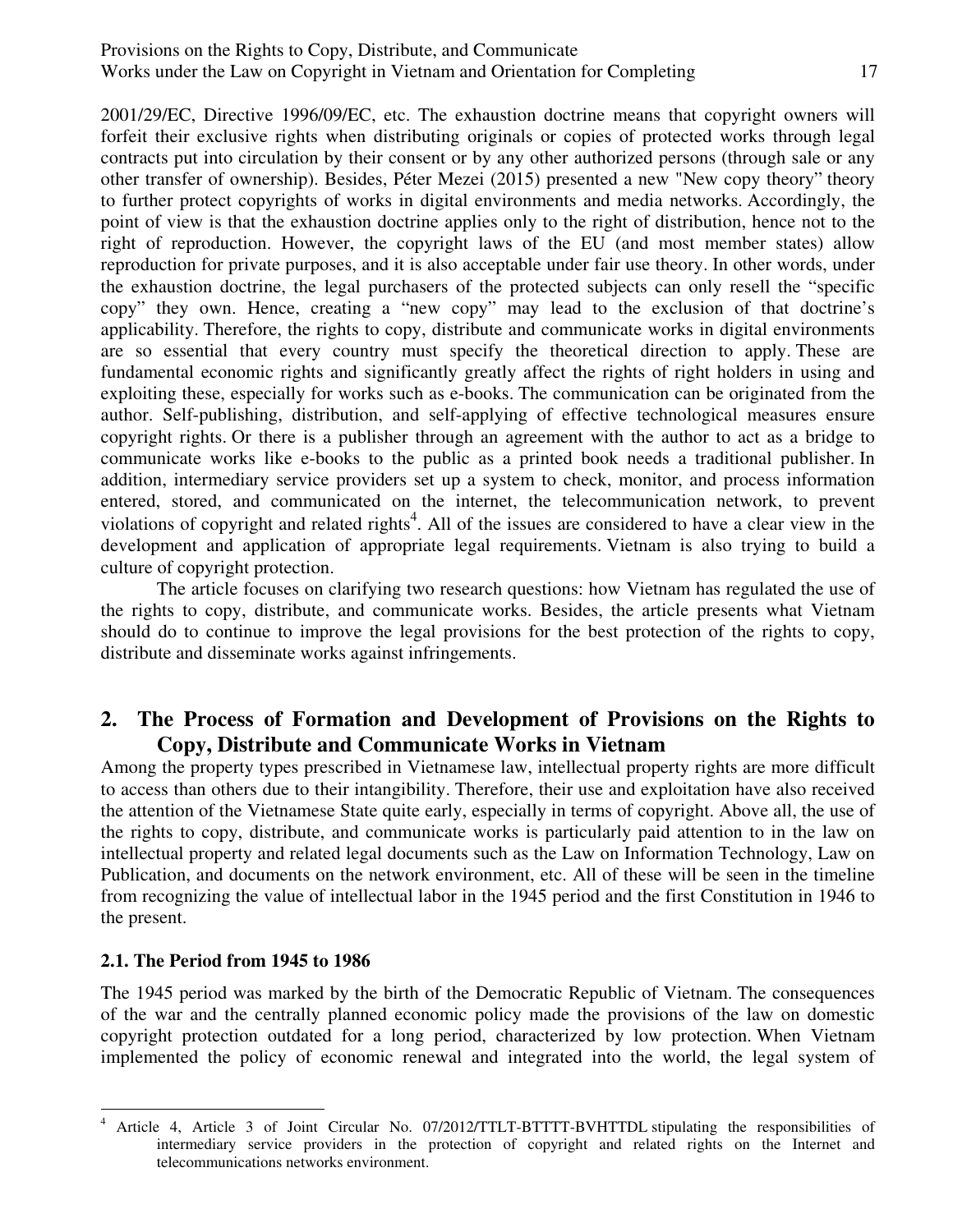Vietnam in general and the copyright protection system, in particular, have been gradually improved, catching up with the progress of the world<sup>5</sup>.

In the 1945s of the last century, the 1946 Constitution prescribed that *"the rights of intellectual and manual workers are guaranteed"<sup>6</sup>* . The rights to copy, distribute and communicate works were first recognized by Vietnamese law in Article 10 of the 1946 Constitution, which is defined as a citizen's right in which it is regulated as *"freedom of the press".* The 1959 Constitution stipulated that *"The state encourages the creativeness and the enthusiasm in the labor of manual and intellectual workers"<sup>7</sup>* and *"Citizens of the Democratic Republic of Vietnam enjoy the freedom to engage in scientific research, literary and artistic creation, and other cultural pursuits. The state encourages and assists creative work in science, literature, art and other cultural pursuits."<sup>8</sup> .* Article 34 of the 1959 Constitution did not specify authors' rights or the rights to copy, distribute, and communicate works but empowered and supported the freedom of creative work in science, literature, art, and other cultural pursuits. Article 72 of the 1980 Constitution affirmed that copyright was guaranteed – "*The rights of authors, inventors and inventions are guaranteed"*.

In 1986, Decree 142/HDBT issued on November 14, 1986, of the Council of Ministers, accompanied by Circular No. 04-VH/TT of the Ministry of Culture guided this Decree. This Decree has created a legal premise to meet the needs of legal right protection for the authors in case the authors have to register their works. Specifically, they are provisions on the authors, the types of protected works, the authors' spiritual and material rights, the term of copyright protection.

With the above provisions, it can be seen that Vietnamese law is gradually regulating the protection of copyright values. It represents progressive and humanistic thoughts of human beings. However, the specific provisions on the rights to copy, distribute, and communicate works have not been mentioned. They are the rights of freedom of speech and freedom of the press of citizens; the State's commitment to protecting the rights of knowledge.

#### **2.2. The Period from 1987 To 1995**

After a period of implementation under the provisions on copyright, the Decree 142/HDBT and Circular 04-VH/TT have not yet specified the fundamental rights of the authors. If the types of works are still limited, the provisions on use exploitation and distribution have not explicitly been recorded. However, by the time the Ordinance on the protection of copyright was passed on December 10, 1994, the right to reproduce the works that are *"Make a reproduction for private use; Make a reproduction of a work for archival purposes or use in libraries"<sup>9</sup>* was recorded*.* With this provision, individuals and organizations are allowed to use works of others that have been published or disseminated if it is not for commercial purposes, without affecting the normal exploitation of results and without infringing upon other rights of the authors.

Article 60 of the 1992 Constitution, amended and supplemented in 2001, confirmed and clarified the guaranteed copyright. Significantly, the introduction of the 1995 Civil Code. The provisions on "reproduction of works" remained as the previous Ordinance, but the legal effect was more evident than the last general provision. At Point a Clause 2, Article 8 of Decree 76/1996/ND-CP guiding the implementation of some provisions on copyright in the 1995 Civil Code, copying works is a form of *"the authors' rights to publish or disseminate the works or to allow others to publish and disseminate the works".* Hence, the rights to copy, distribute and communicate works are for the right holders only.

 5 Tran Van Nam: *Copyright in Vietnam, law and enforcement* , Hanoi Judicial Publishing House 2014, p. 14.

<sup>6</sup> Article 13 of the 1946 Constitution.

<sup>7</sup> Article 21 of the 1959 Constitution.

<sup>8</sup> Article 34 of the 1959 Constitution.

<sup>&</sup>lt;sup>9</sup> Article 16 of the 1994 Ordinance on the Protection of Copyrights.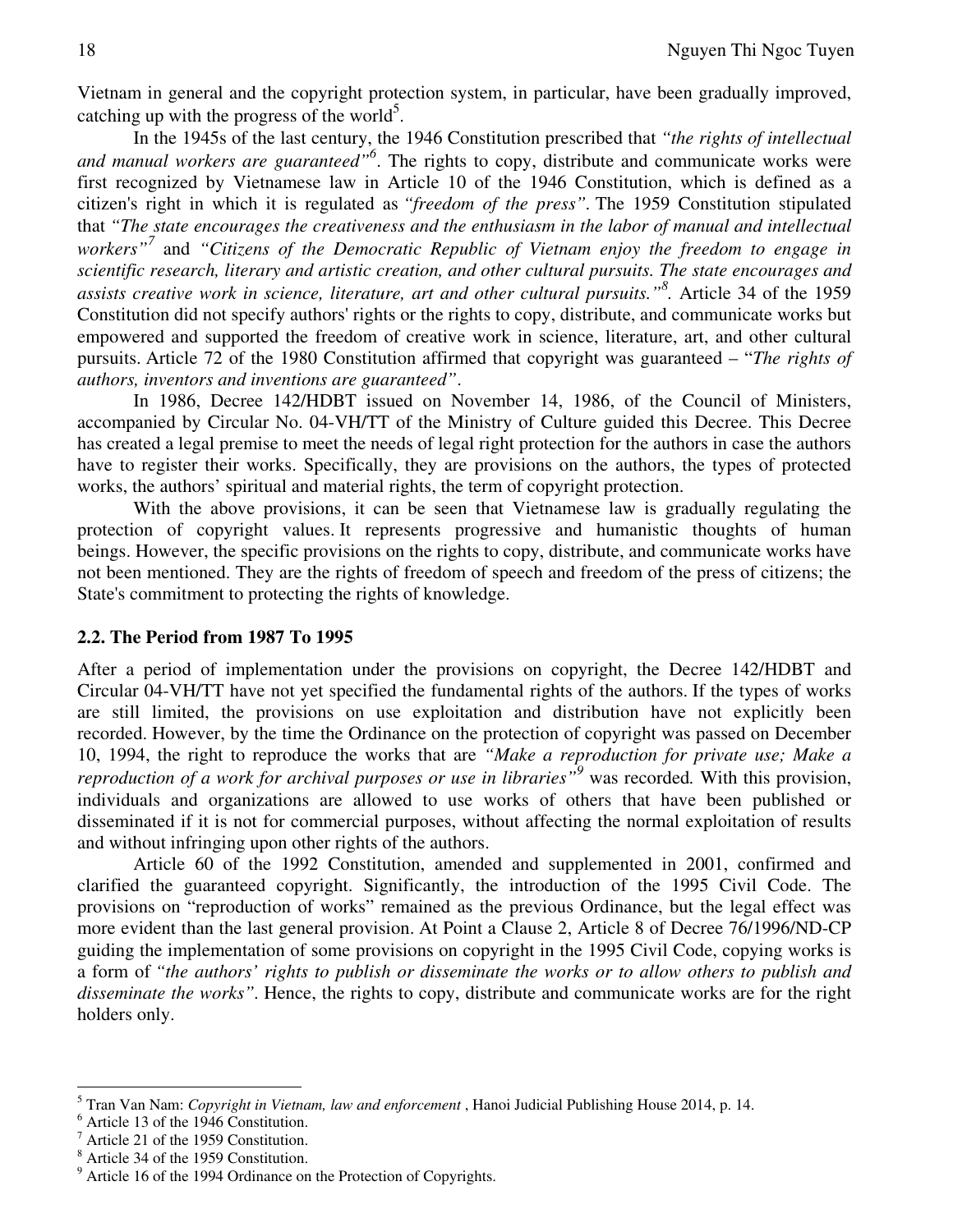#### **2.3. The Period from 1996 To 2005**

To meet new development needs according to the development of the legal system, social mobilization, and international integration requirements, including copyright. On June 14, 2005, the 11th National Assembly, 7th session, approved the 2005 Civil Code. Accordingly, the term copying, distribution and communication of works was officially introduced. This was also when Vietnam became a member of the 1886 Berne Convention (amended and supplemented in 1979) to protect literary and artistic works<sup>10</sup>. In Vietnam, Article 738 of the 2005 Civil Code states that *"Economic rights in copyright include: a) To copy the works; b) To permit the creation of derivative works; c) To distribute, import the originals and copies of the works; d) To disseminate the works to the public; dd) To lease the originals or copies of computer programs."* Meanwhile, it did not mention the authorized use of other subjects in exceptional cases, such as the exception of the right to copy.

On November 29, 2005, in the face of the requirement to integrate into the World Trade Organization (WTO), the 2005 Law on Intellectual Property was passed by the National Assembly of the Socialist Republic of Vietnam, term XI, at its 8th session. This marked the development of intellectual property law to become an independent law. Although inheriting the 2005 Civil Code provisions, the copying, distribution, and communication of works has become more open. In particular, published works used in scientific research, teaching, or archived in libraries may also be reproduced $^{11}$  within the framework of statutory conditions.

#### **2.4. The Period from 2006 to Present**

Since the 2005 Intellectual Property Law was introduced, detailed guidelines on copyright have been mentioned. However, the rights to copy, distribute and communicate works have remained within the discretion of the right holder. In particular, copyright is not recognized in a separate document but is generally provided for in the 2005 Intellectual Property Law. Reproduction is defined as *"Reproduction means the making of one or many copies of a work or a phonogram or video recording by whatever mode or in whatever form, including permanent or provisional backup of the work in electronic form.*<sup>"<sup>12</sup> Thus, the provision on copying also has a specific concept in any form or</sup> medium. This shows a gradual adaptation to the development of digital technology.

Due to society's changing and developing needs, especially international integration, on June 19, 2009, at the 5th session, the 12th National Assembly approved the Law amended and supplemented in many articles of the 2005 Intellectual Property Law. Especially after Vietnam joined the Comprehensive and Progressive Agreement for Trans-Pacific Partnership (in the future referred to as the CPTPP Agreement), with the very high level of intellectual property protection requirements, The National Assembly passed the Law amended and supplemented in some articles of the Intellectual Property Law passed on June 14, 2019. However, with general provisions, copying, distribution, and communication of the works retain the spirit of the previous clauses. Notably, the Joint Circular No. 07/2012/TTLT-BTTTT-BVHTTDL dated June 19, 2012, of the Ministry of Information and Communications and the Ministry of Culture, Sports and Tourism for stipulating the rights and obligations of intermediary service providers in the protection of copyrights and other rights related to the Internet environment and telecommunications networks. This joint circular mentioned the role of management and control of copyright-related content and intermediary services, marking the catch-up of the world's development and the commencement of completing the legal provisions related to copyright issues on the Internet.

-

<sup>&</sup>lt;sup>10</sup> Article 9 of the Berne Convention regulates that "Legislation in the countries of the Union permits the reproduction of *such works in certain special cases, provided that such reproduction does not conflict with a normal exploitation of the work and does not unreasonably prejudice the legitimate interests of the author".*

<sup>&</sup>lt;sup>11</sup> Article 25 of the 2005 Intellectual Property Law

<sup>&</sup>lt;sup>12</sup> Article 4 of the 2005 Intellectual Property Law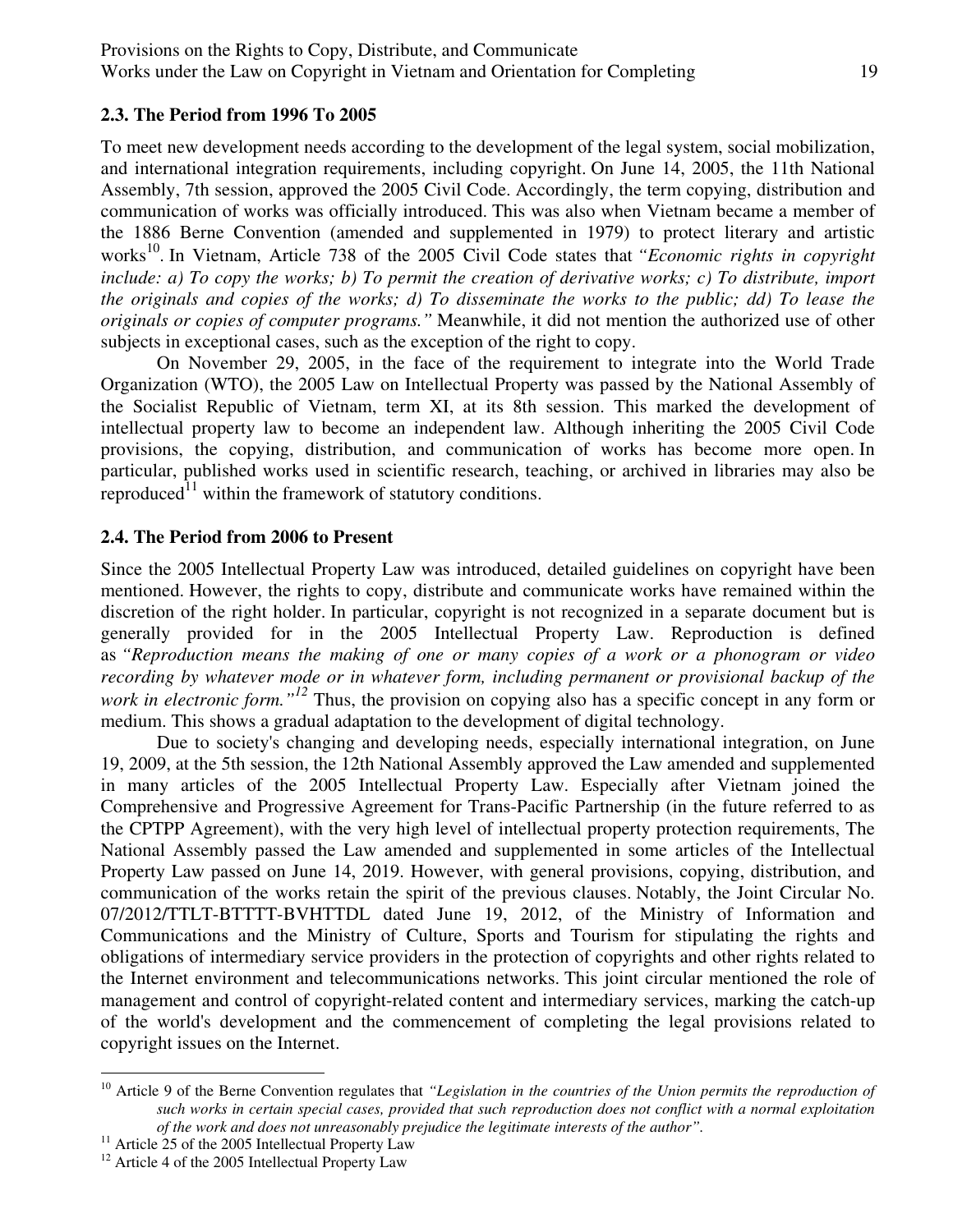The introduction of the 2013 Constitution, followed by the 2015 Civil Code, has once again affirmed the independence for protecting intellectual property rights in general and copyright in particular. It is more clearly stated when the provisions on intellectual property rights of the 2015 Civil Code have been dedicated to the 2005 Intellectual Property Law. This has reduced the redundancy of conditions, avoiding unnecessary overlap in the application and enforcement of the protection of intellectual property rights.

Vietnam is always actively and proactively catching up with international requirements. After two revisions of the Intellectual Property Law in 2009 and 2019 (referred to as the Intellectual Property Law), the draft amendments to the Law on Intellectual Propertyare in progress, with many provisions to amend and supplement accordingly. In particular, the right to copy, distribute and communicate works has had many positive changes. It is more remarkable that the shared recognition angle that focuses on people with disabilities is also mentioned in the exceptions to copy. Specifically, that is *"Persons with disabilities, carers, persons who take care of people with disabilities have the rights to copy, perform, and communicate works in an accessible copy format when lawfully accessing to the original or a copy of the work."<sup>13</sup>*

There is a significant change when re-evaluating the right to copy, distribute and communicate works in the previous provisions until they are officially stipulated in the 2005 Intellectual Property Law and related documents.

Firstly, the terms of copying, distribution, or communication of works have been officially recognized since the 2005 Civil Code and more fully realized in the 2005 Intellectual Property Law. This is an official document in line with international integration and shows that the Vietnamese government has paid more attention to the protection of intellectual property rights in general and the copyright in particular. The concepts were amended through many revisions to be more suitable for frequent use in relevant legal documents and practice. The terms of copying gradually changed to be more appropriate before the 2005 Property Law, towards "duplication" "reproduction" rather than "copying". It is because the creation of physical copies such as photocopying printing while reproduction is not in that scope only. In the same way, that understanding and recording of copyright infringements are no longer on the national levels but on a global scale because of the immateriality of the acts in the digital and network environment. Besides, the rights to distribute or communicate the original or the copy of the works are the rights of the copyright owners to exclusively perform or permit others to do so by any means or technical means that the public can access, for sale, rental or other transfer of the original or the copy of the works.

Second, for expanding the scope of copying published works without asking for permission or paying royalties or remuneration, the previous provisions only aimed at that the copyright holders' copying, distribution, and communication of works were exclusive rights of the authors. It clearly showed the element of absolute monopoly. Until the Intellectual Property Law was introduced, the principle of balancing the interests of rights holders has been gradually expressed between the creators of the works and the beneficiaries of the works. Provisions limiting the author's exclusive reproduction rights are expressly provided for scientific research, teaching, or library storage. Currently, the draft amendment of the Intellectual Property Law is also aimed at learning and serving individuals.

Thirdly, expanding the groups of subjects entitled to copy, distribute and communicate works such as publishers, intermediary service providers, libraries, etc. it is reasonable with the joint development of the world. The communication and distribution of works are not only of the authors or the owners but also the publisher's participation to assist in the transmission to the public as an ebook. In addition, the birth of intermediary service providers has contributed to promoting faster and more convenient access to works in the network environment. The libraries, which store a lot of valuable and historical scientific knowledge, also need to be shared and used within the framework of

 $\overline{a}$ 

<sup>&</sup>lt;sup>13</sup> Article 25a Draft No. 5 (August 25, 2021) amended and supplemented in a number of articles of the Law on Intellectual Property.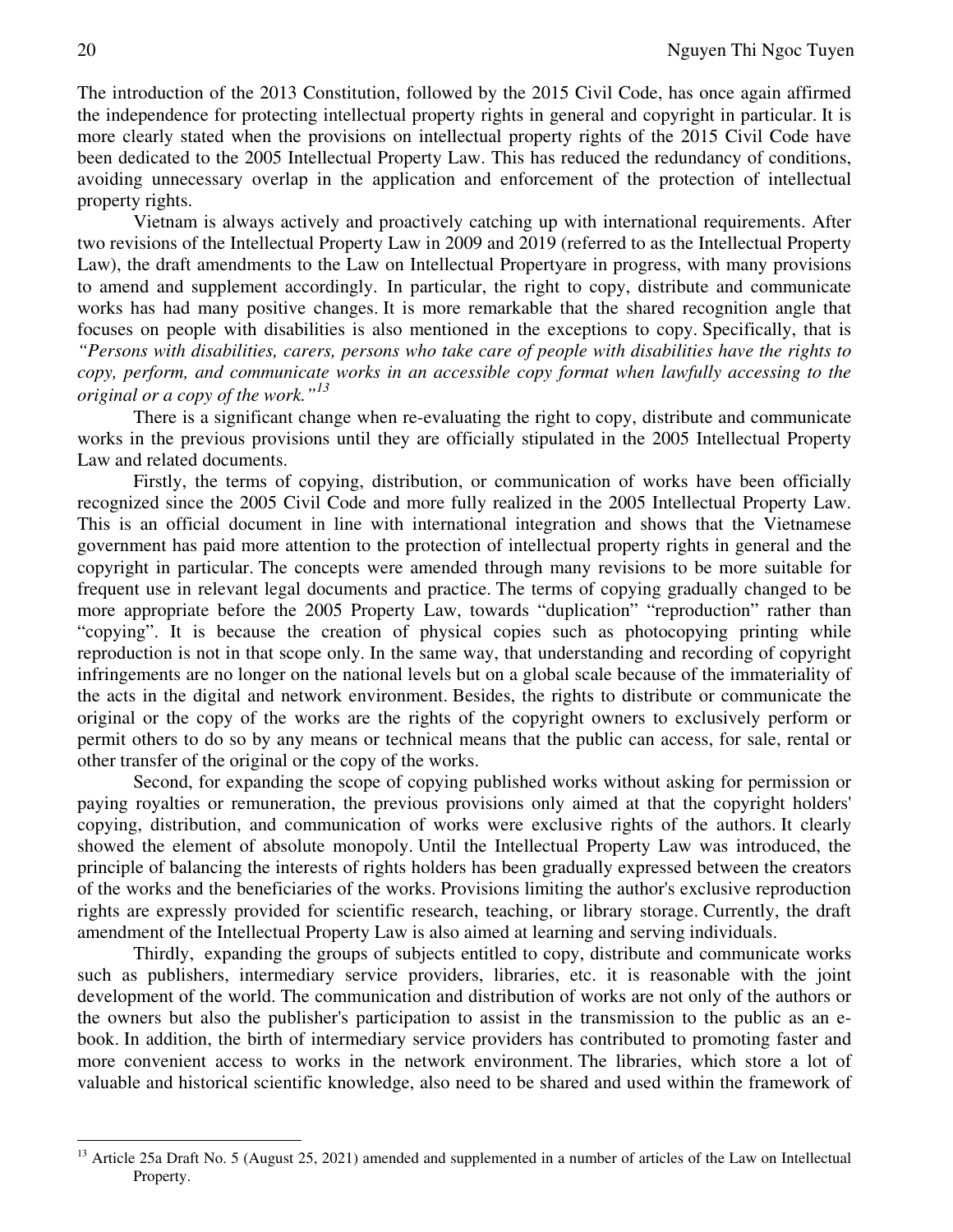the law. More specifically, the acts of copying and using also aim at the common interests of society with those who need support, such as people with disabilities.

# **3. Some Limitations and Inadequacies of the Provisions on the Rights to Copy, Distribute and Communicate Works in the Current Intellectual Property Law of Vietnam**

During the research process, the author notices the efforts of the Vietnamese government in providing the best protection of copyright in general, the rights to copy, distribute and communicate works in particular; at the same time, express a positive will in the desire to integrate into the world with adjustments and changes in views on recognition of rights as well as facilitating the implementation of general principles in the use of electronic works. However, besides the advantages of the legal provisions on the rights to copy, distribute, and communicate outcomes as analyzed, the current conditions in the Intellectual Property Law also reveal limitations when applied to e-books that currently needs to be reviewed and evaluated:

First, the Intellectual Property Law provides for the rights to copy as follows: "Reproduction means the making of one or many copies of a work or a phonogram or video recording by whatever mode or in whatever form, including permanent or provisional backup of the work in electronic form."*14* The above provision has generally overlooked the act of copying a part of a work, which is considered a common practice in the exploitation and use of results. Mainly, for the copyright infringement of some individuals and organizations, they do not copy the entire work but a part of the work even on electronic works, causing difficulties for the authorities to handle.

Secondly, the provision at Point a, Clause 1, Article 25 of the Intellectual Property Law that is *"Duplication of works by authors for scientific research or teaching purpose"* is one of the exceptions to the copyright that the copyists do not have to ask for permission and do not have to pay royalties or remuneration. The above provision aims to facilitate readers to access information sources for scientific research, which is *"activities of discovering, detecting and understanding nature, laws of things, natural phenomena, societies and thinking, seeking innovative solutions for application in practice"15* and teaching. The above purposes of use are necessary to help users access information. However, there are some problems in the application process, which are analyzed as follows:

- (i) There is no explanation for what an individual's self-reproduction is. The provisions of the law do not explain what self-reproduction. From this point of view, it can be said that selfreproduction is the act of users who bring documents to the photocopier and perform copying.
- (ii) According to the provisions of Point a, Clause 1, Article 25 of the Intellectual Property Law above, the law does not allow the copying of electronic works for learning purposes. However, it is found that this is an essential need to access information for learning. But with the above provision, the law is creating a barrier that makes it difficult for individuals and groups of subjects to have needs in copying resources in the library for learning purposes.
- (iii) Whether it is appropriate for the exception to be allowed to reproduce only one copy in the digital environment, where producing is relatively fast and easy. Therefore, the provision of the limit of one copy will be difficult to implement in practice and lack of conformity at present. Perhaps it is unnecessary.

-

 $14$  Clause 10, Article 4 of the Law on Intellectual Property.

<sup>&</sup>lt;sup>15</sup> Clause 4, Article 3 of the 2013 Law on Science and Technology.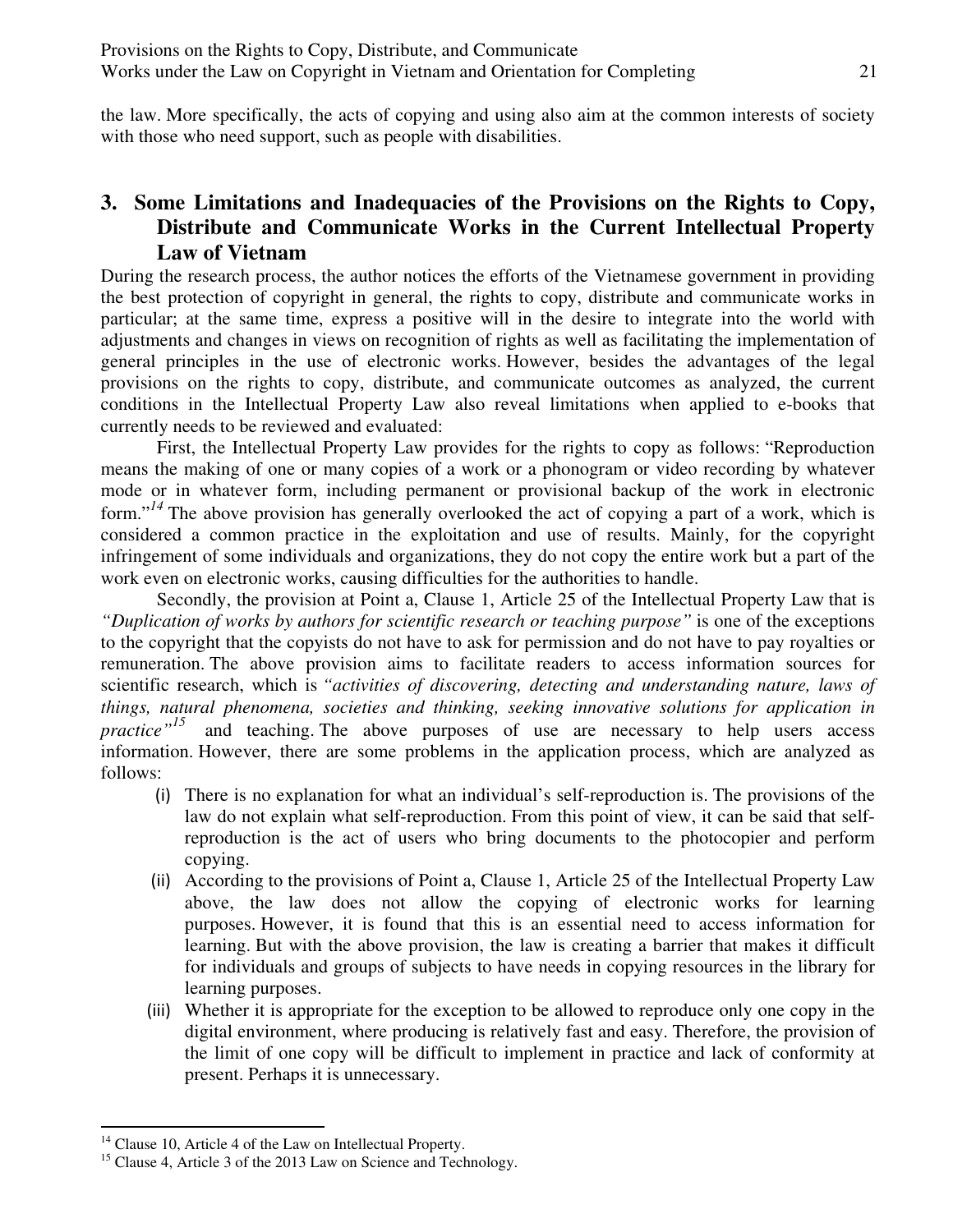Thirdly, in terms of the infringement of the rights to copy, distribute and communicate the work, there are many types of jobs such as music, movies, computer programs, etc., which are infringed. Currently, the typical cases in the network environment can be mentioned as ebooks. Because the copying, distribution, and communication of e-books are necessary for the educational, scientific, and entertainment environment. At the same time, this act will affect the authors, the owners, the publishers, and the intermediary service providers. Therefore, it is understandable that the illegal copying and sharing of e-books will deprive the authors and owners of the copyrighted e-books of profits. According to Atlassian News (2011), the only acceptable time is legally allowed to copy books is when the user copies the e-book files onto the computer's hard drive. Any computer owned and controlled by the owner of the e-book converting the e-book to hardcopy is acceptable. Printing of e-books on paper is permitted as long as such copies are not illegally sold or shared. Individuals who have purchased the e-book can lend it to family members or friends if they do not make copies. If copies are made, the e-book owner is considered untrustworthy and charged with an offense.<sup>16</sup> Thus, if the copying and distribution of works in the network environment are for personal use, it will not be considered infringing and vice versa.

Currently, there are many technological measures to assist in preventing illegal copying. Infringers still try to infiltrate and disable copyright protections. In addition, for an e-book that has been sold, how to regulate to ensure that copying, distribution, and subsequent sale do not occur. Hence, finding possible measures to prevent and handle the acts of copying and distributing electronic data in general and e-books, in particular, is equivocal at present. Therefore, there should be more specific provisions on infringements in Article 28 and documents related to sanctions for these new acts. The law on copyright protection of Vietnam through technological measures, sanctioning, compensation, or criminal handling has not kept up to regulate infringements in the digital environment, especially the network environment<sup>17</sup>. Therefore, it is required to have more effective measures to support the traditional handling measures that Vietnam has currently applied.

# **4. Conclusions and Proposals for Some Solutions to Improve Vietnam's Intellectual Property Law on the Rights to Copy, Distribute and Communicate Works**

The birth of the Intellectual Property Law marked joining the WTO. In terms of the content, the intellectual property was officially separated from other property types as stipulated in the 2005 Civil Code. In which copyright is mentioned more profoundly and in more detail. In addition, the Intellectual Property Law is also a foundation to bring the intellectual property protection system of Vietnam to meet the standards of international commitments. Primarily, it is now necessary to meet the obligations of free trade agreements (FTAs) to which Vietnam participates. Therefore, the Intellectual Property Law was revised twice in 2009 and 2019 with specific achievements.

The provisions on the economic rights of copyright holders are also diversified and expanded. It does not follow the conservatism of absolute copyright monopoly. Still, it always aims for the common interests of society, the desire to support the principle that intellectual property is for the common interests. Because the recipients are the public, the work is significant. Therefore, the copying, distribution, and communication of works are also expanded in many ways to understand and apply more freely. However, with more requirements from practical application and the increasing development of the internet environment, Vietnamese law also encounters many difficulties in adequately regulating the rights to copy, distribute and communicate E-book. The application of those

<sup>16</sup> <sup>16</sup> Read: Atlassian News, *How does Copyright Law apply to EBooks?* https:!/wikispaces.psu.edu/ display/IST432SPllTeam18/How+does+Copyright+Law+apply+to+EBooks, accessed 7/22/2021

<sup>&</sup>lt;sup>17</sup> Refer to: Nguyen Thi Ngoc Tuyen, *Copyright protection measures under Vietnamese law - Comparison with CPTPP Agreement*, Science and Technology Development Journal: Economics-Law and Management, Issue: Vol 5 No 4 (2021). DOI: https://doi.org/10.32508/stdjelm.v5i4.746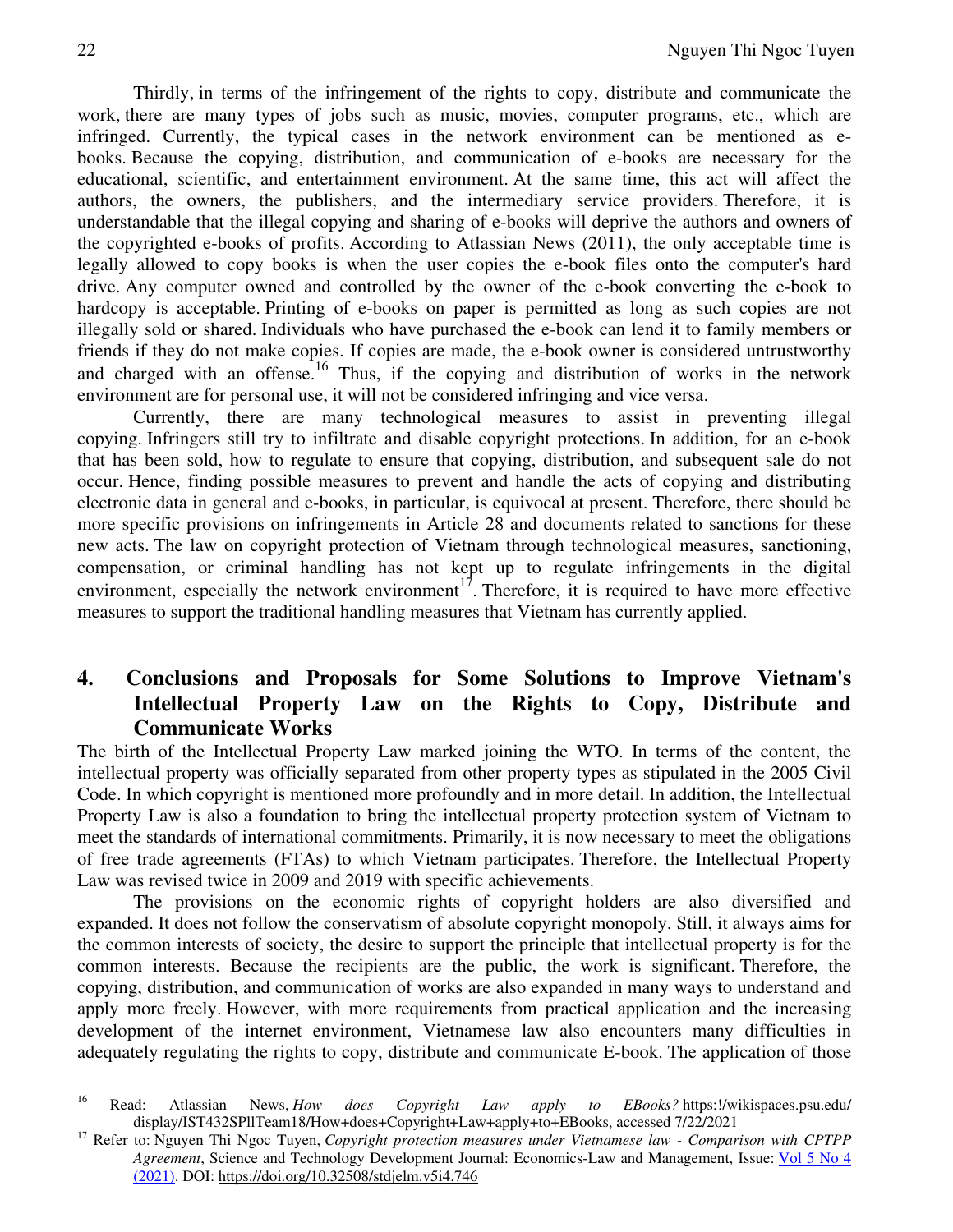rights involves the participation of parties such as publishers, libraries, and users of e-books. Therefore, to be more complete and timely adapt to the typical demands of society, the principle that legal provisions must balance the interests of the right holders and the interests of community, the authors propose the following solutions:

Firstly, to further improve the regulations on the right to copy, to avoid omitting any infringement on this right, the author believes that it is necessary to amend and supplement the provisions on the term of copying as follows *"Copying is the make copies of all or a part of a work, phonogram or video recording by any means or form* ". The above addition provides that copying the entire work and a part of the work. With this provision, copying creates a copy of the entire work and creates a copy of a part of the work. With this modification, the writer considers it suitable to social practice, more comprehensive, and complete. At the same time, it is the basis for dealing with acts of copying works without the consent of the authors or copyright owners.

Secondly, the law needs to provide provisions explaining what the act of "self-copying" is. If possible, it can be demonstrated that self-copying is making a copy or asking the unit to use the copying service. Making a copy or requesting it must be under the intended use as prescribed by law. In addition, the law should stipulate the responsibility of the subjects in the performance of copying acts and for the matters who need to be responsible for themselves if the act of copying and using the copy is not for the proper purpose as prescribed.

Regarding the issue of self-copying by individuals for learning purposes, which specified at Point a Clause 1, Article 25 of the Intellectual Property Law, should be added as follows "*Self-copying is for the personal purposes of scientific research, teaching and learning but commercial purposes. This copying does not affect the normal exploitation of the work". This may refer to other* countries such as Sweden, Japan, and the United States. In the Swedish Copyright Law, copying in educational activities is also recognized by authorized copying means.<sup>18</sup> Meanwhile, the Copyright Law of Japan<sup>19</sup> noted that if the work is used for personal purposes and family use, it can be reproduced. More specifically, the Copyright Law of Japan has a separate section that regulates copying in schools and educational agencies in Article 35. Published work may be reproduced to the extent of recognized necessity during the teaching process. Teaching can use multiple copies for the United States Copyright Law provisions for the classroom. However, factors such as non-profit factors, factors affecting market potential, or whether the work has been published or not must be met. It has extended the limited scope of the right to use the work by allowing the reproduction of the work to be larger than that recognized by Vietnamese  $law^{20}$ . Thus, recording the quantity of only one copy, in this case, is unnecessary and should be adjusted as suggested.

Thirdly, for acts of infringement when copying, distributing, and communicating works, it is necessary to pay more attention to the network environment when the actual behavior is very sophisticated and fast. With the role of providing intermediary services in the protection of the rights to copy, distribute and communicate electronic works, individuals and organizations providing social networking services need to actively equip themselves with the knowledge necessary of information technology, digital as well as skills to check, detect acts of infringement of the right to copy, distribute and communicate electronic works to take measures to handle and prevent timely. In addition, enterprises providing intermediary services must be more active in controlling information posted on social networking platforms, applications, and websites on the Internet; removing and deleting digital

-

<sup>&</sup>lt;sup>18</sup> Articles 13, 14 of the 1960 Literary and Artistic Copyright Law of Sweden (amended and supplemented in 2000), http://www.cov.gov.vn/tin-tuc/luat-quyen- tac-gia-tac-pham-van-hoc-va-listen-thuat-cua-thuy-dien.

<sup>&</sup>lt;sup>19</sup> Article 30 of the 1970 Copyright Law of Japan (amended and supplemented in 2013), http://www.cov.gov.vn/ckfinder/userfiles/files/Luat%20Quyen%20tac%20gia%20Nhat%20Ban %20Copyright%20Act%20of%20Japan%202014\_03\_24.pdf.

<sup>20</sup> Nguyen Thi Ngoc Tuyen (2018)*. Limitation of copyright in copying and quoting works from a comparative law perspective.* Industry and Trade Magazine, No. 10. Page 28.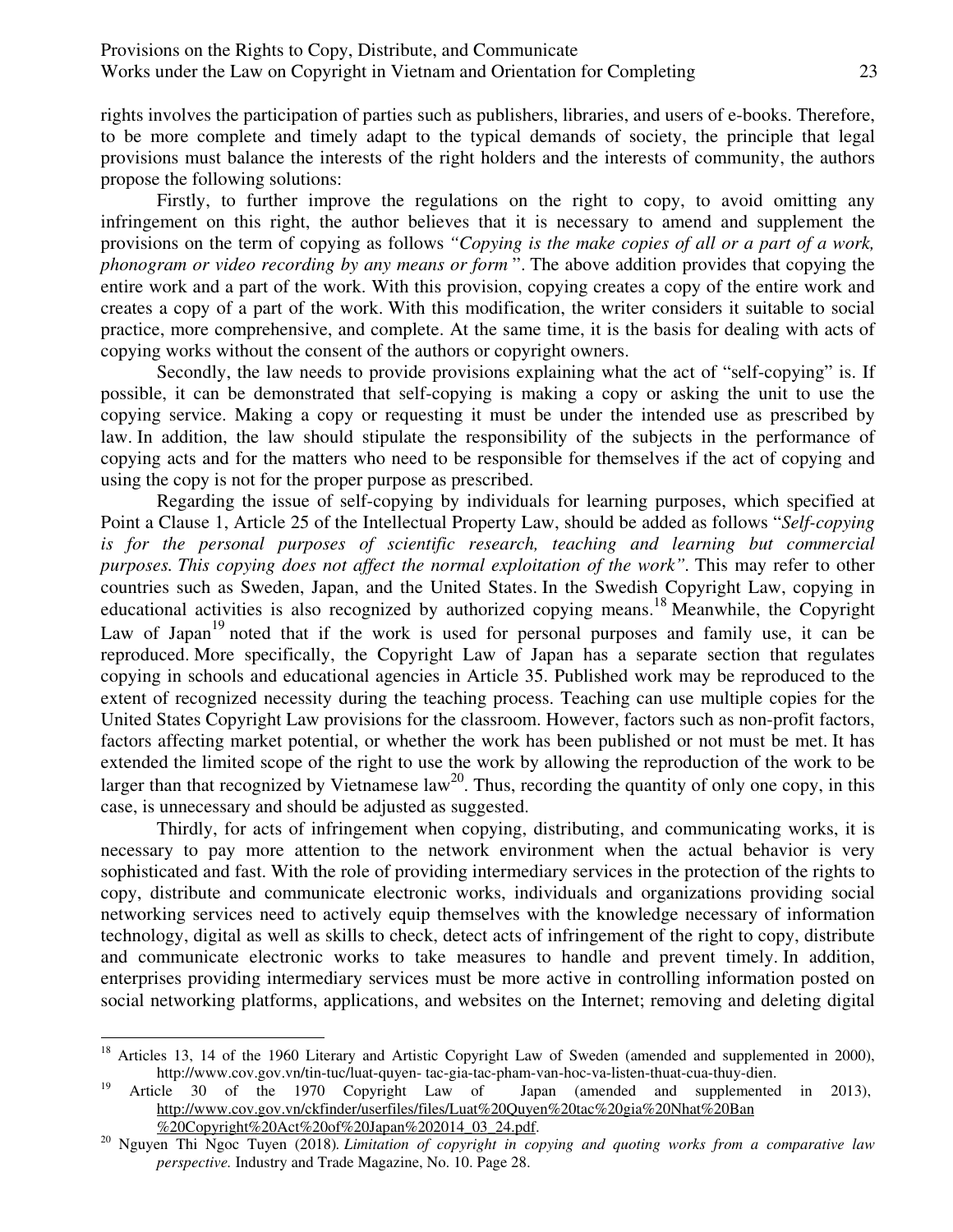information contents infringe the rights to copy, distribute, and communicate electronic works quickly promptly. On the other hand, Internet service providers should strictly take measures against individuals who intentionally infringe on copyright. Perhaps the form of forced removal and locking of the social network account of the person who committed the copyright infringement is too light, not enough of a deterrent because users can easily register for new accounts to continue participating.

According to Article 4 of the Joint Circular 07/2012/TTLT-BTTTT-BVHTTDL stipulating the responsibilities of intermediary service providers in the protection of copyright and related rights in the Internet and telecommunications network environment, enterprises providing intermediary Internet network services need to *"Set up a system to check, monitor and process information entered, stored, and communicated on the Internet and telecommunications networks to prevent infringing acts of copyright and related rights; unilaterally refuse to provide services contrary to the provisions of the law on copyright and related rights."* In addition, this circular should specify the responsibilities of the Internet and telecommunications network service providers infringing the copyrights in case they are the focal point of posting or providing digital information content through the Internet, telecommunications network environment without the consent of the right holders. Moreover, Internet service providers need to disseminate the sense of respect for copyright on the Internet to service users, warn of liability for civil damages, the possibility of administrative sanctions, prosecution for penal liability for social network users who infringe on copyrights. At the same time, request service users to commit to fulfilling their responsibility to ensure the lawful use of digital information content posted on the Internet.

In addition, according to the author, in Vietnam, besides using civil, administrative, and criminal handling measures, it is necessary to have a specialized information channel on copyright issues on the internet like Korea's, France's. Specifically, the Korean government operates a "registration system named Webhard"<sup>21</sup> to reduce the online distribution of illegal copies. They also work a system to collect and analyze the evidence relating to the digital infringement of copyright which significantly enhances the investigative capabilities of the special judicial police force for copyright protection.<sup>22</sup> France strictly protects copyright on the internet with the birth of HADOPI. It is a great organization, an independent agency in charge of disseminating works and protecting rights on the Internet; solving copyright-related issues on the Internet. All human and financial resources are concentrated to solve a single problem that is copyrights on the Internet.<sup>23</sup> For Vietnam, the orientation is to have a specialized subject in the network environment to directly deal with infringing acts upon the rights to copy, distribute and communicate illegal works in the form of digital.

In summary, to protect the rights to copy, distribute and communicate works that are e-books in particular and works circulated on the network environment, it is necessary to develop detailed provisions on copying, distributing, and transmitting works. Also, it is required to have a specialized competent subject to review and evaluate infringements on the internet, and significantly to raise people's awareness of creating a culture of respect for copyrights in Vietnam.

<sup>21</sup> <sup>21</sup> Webhard service can be understood as a special online service provider (OSP) and must carry out the registration procedure  $\rightarrow$  review registration  $\rightarrow$  issue registration certificate.

<sup>22</sup> Read: Pham Thi Kim Oanh - Deputy Director of Copyright Department, *Copyright Protection - experience from Korea,* http://www.cov.gov.vn/tin-tuc/bao-ho- ban-quyen-%E2%80%93-expertise-tu-han-quoc [accessed 10-Sep-2020]

<sup>&</sup>lt;sup>23</sup> Read: Nguyen Thi Hai Van, Copyright protection in the digital environment: the research on experience in applying *HADOPI law of France,* https://www.agllaw.com.vn/bao-ho-quyen -tac-gia-in-moi-truong-ky-thuat-so-englishcuu-king-hiem-ap-dung-luat-hadopi-cua-cong-hoa-phapbao-ho-quyen-tac-gia-in -moi-truong-ky-thuat-so-nghiencuu-king-nghiem-ap-dung-luat/ [accessed on 2-May-2020].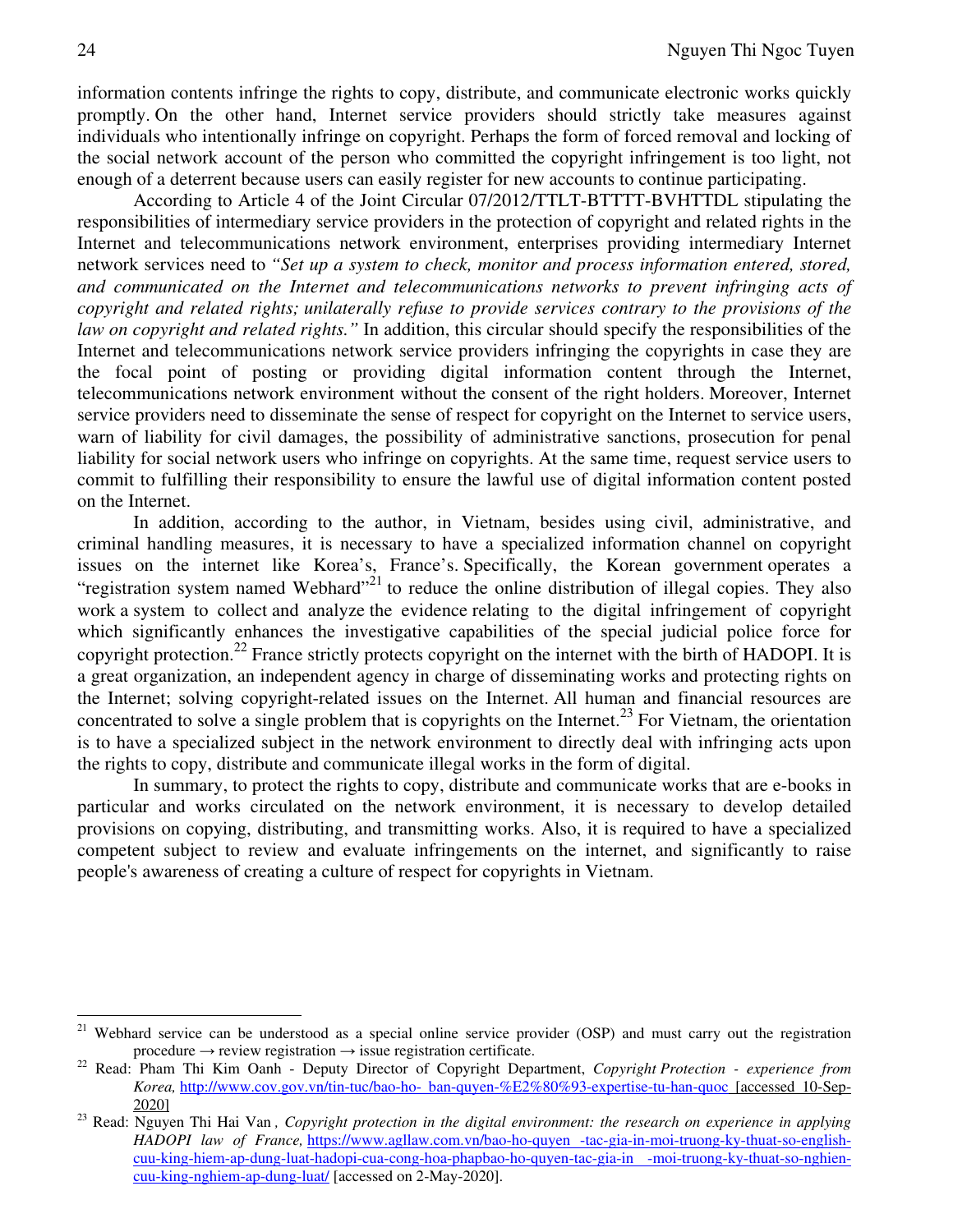## **References**

#### **Vietnamese Legal Documents**

- [1] 1946 Constitution of Vietnam *(expired)*;
- [2] 1959 Constitution of Vietnam *(expired)*;
- [3] 1980 Constitution of Vietnam *(expired)*;
- [4] 1992 Constitution of Vietnam (amended and supplemented in 2011) *(expired)*;
- [5] 2013 Constitution of Vietnam;
- [6] 2015 Civil Code of Vietnam;
- [7] Law on Intellectual Property 2005-No. 50/2005/QHH11 dated November 29, 2005
- [8] Law amended and supplemented in several articles of the Law on Intellectual Property amended in 2009-Law No. 36/2009/QH12;
- [9] Law amended and supplemented in some articles of Law on Insurance Business, Law on Intellectual Property in 2019-Law No. 42/2019/QH14; Law on Science and Technology 2013;
- [10] Decree 22/2018/ND-CP dated February 23, 2018, detailing some articles and measures to implement the 2005 Intellectual Property Law and the Law amended and supplemented in some articles of the 2009 Intellectual Property Law on copyright and related rights;
- [11] Joint Circular No. 07/2012/TTLT-BTTTT-BVHTTDL stipulating responsibilities of intermediary service providers in the protection of copyright and related rights in the Internet and telecommunications network environment;
- [12] Circular 04-VH/TT dated January 07, 1987, guiding and explaining Decree 142/HDBT dated November 14, 1986, of the Council of Ministers on copyrights;
- [13] 1994 Ordinance on the Protection of Copyright *(expired); International legal documents and legal documents of other countries:*
- [14] 1886 Berne Convention for the protection of literary and artistic works, http://www.cov.gov.vn/tin-tuc/cong-uoc-berne-bao-ho-cac-tac-pham -van-hoc-vanguyen-thuat-co-hieu-luc-tai-viet-nam-tu-ngay-26-month-10-nam-2004 ;
- [15] Comprehensive and Progressive Agreement for Trans-Pacific Partnership (CPTPP), http://www.noip.gov.vn/vi\_VN/web/guest/-ieu-uoc-quoc-te ;
- [16] US Copyright Act of 1976, http://www.cov.gov.vn/tin-tuc/luat-quyen-tac-gia-hop-chung-quochoa-ky .;
- [17] Japanese Copyright Law of 1970 (amended and supplemented in 2013), http://www.cov.gov.vn/ckfinder/userfiles/files/Luat%20Quyen%20tac%20gia%20Nhat %20Ban%20Copyright%20Act%20of%20Japan%202014\_03\_24.pdf ;
- [18] Swedish Literary and Artistic Copyright Law of 1960 (amended and supplemented in 2000), http://www.cov.gov.vn/tin-tuc/luat-quyen-tac-gia- tac-pham-van-hoc-va-listen-thuat-cua-thuydien; *Books, magazines, electronic newspapers:*
- [19] Atlassian News (2011). How does Copyright Law apply to EBooks? https:!/wikispaces.psu.edu/display/IST432SPllTeam18/How+does+Copyright+Law+a pply+to+EBooks;
- [20] Poorna Mysoor (2018), Exhaustion, Non-exhaustion and Implied Licence, https://link.springer.com/article/10.1007/s40319-018-0721-3;
- [21] Peter Mezei (2015), Digital First Sale Doctrine Ante Portas Exhaustion in the Online Environment, https://www.jipitec.eu/issues/jipitec-6-1-2015/4173/?searchterm=usedsoft;
- [22] Pham Thi Kim Oanh Deputy Director of the Copyright Office, Copyright *Protection experience from Korea,* https://phapluatbanquyen.phaply.vn/bao-ho-ban-quyen-%E2%80 %93 expertise-tu-han-quoc-bv61/;
- [23] Nguyen Thi Ngoc Tuyen (2018*). Limitation of copyright in copying and quoting works from a comparative law perspective.* Industry and Trade Magazine, No. 10, July;